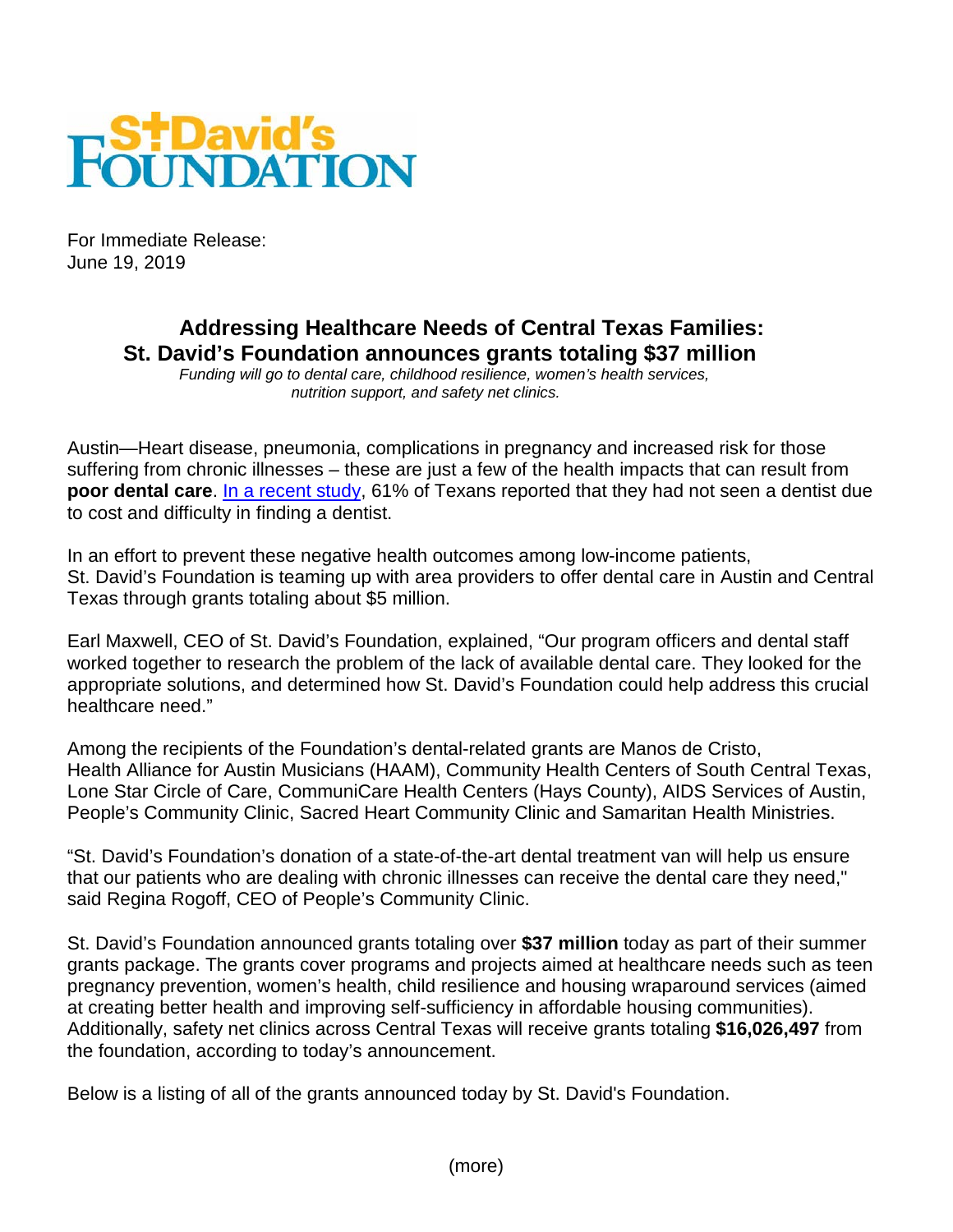## **Total June Grants: \$37,046,376**



### **St. David's Foundation Grants for the Healthiest Care**

| AIDS Services of Austin                                         | \$907,152    | Specialized Dental Care for Patients Living with HIV<br>(Jack Sansing Dental Clinic) and Integrated Medical<br>Social Work for HIV-Positive and High-Risk HIV-<br><b>Negative Persons</b> |
|-----------------------------------------------------------------|--------------|-------------------------------------------------------------------------------------------------------------------------------------------------------------------------------------------|
| <b>Austin Recovery</b>                                          | \$850,000    | Men's and Women's Residential Treatment Services                                                                                                                                          |
| CommuniCare Health Centers                                      | \$1,279,084  | Hays County Accessible Dental Health Program and<br>Hays County Health Access Medical Program                                                                                             |
| <b>Community Health Centers of South</b><br>Central Texas, Inc. | \$3,304,176  | Adult Dental Expansion Project, Elgin Expansion<br>Project and Building Healthy Communities in Bastrop<br>& Caldwell Counties                                                             |
| CommUnityCare                                                   | \$1,372,665  | Vision Voucher Program                                                                                                                                                                    |
| El Buen Samaritano Episcopal<br>Mission                         | \$790,000    | Sustaining Medical and Social Services at the El Buen<br>Samaritano Campus                                                                                                                |
| <b>Health Alliance for Austin Musicians</b><br>(HAAM)           | \$513,000    | Healthy Smiles Program for Low-Income Uninsured<br><b>Musicians</b>                                                                                                                       |
| Integral Care                                                   | \$1,619,613  | Operations support for the Judge Guy Herman Center<br>for Mental Health Crisis Care                                                                                                       |
| Lone Star Circle of Care                                        | \$5,939,033  | Integrated Dental Home at Lone Star Circle of Care                                                                                                                                        |
| Manos de Cristo                                                 | \$536,186    | Dental Home for Underserved Central Texas Adults                                                                                                                                          |
| People's Community Clinic                                       | \$4,870,250  | Adult Dental Program Expansion and Enhancing<br>Community Health Through Value-Based Strategies                                                                                           |
| Sacred Heart Community Clinic, Inc.                             | \$7,500      | <b>Adult Dental Program</b>                                                                                                                                                               |
| <b>Samaritan Health Ministries</b>                              | \$201,250    | Adult Dental Program Expansion and Healthcare for<br>the Uninsured                                                                                                                        |
| <b>Texas Scottish Rite Hospital</b>                             | \$100,000    | <b>Specialized Prosthetics</b>                                                                                                                                                            |
| <b>Volunteer Healthcare Clinic</b>                              | \$112,750    | <b>Comprehensive Medical Services Program</b>                                                                                                                                             |
| <b>TOTAL HEALTHIEST CARE</b>                                    | \$22,402,659 |                                                                                                                                                                                           |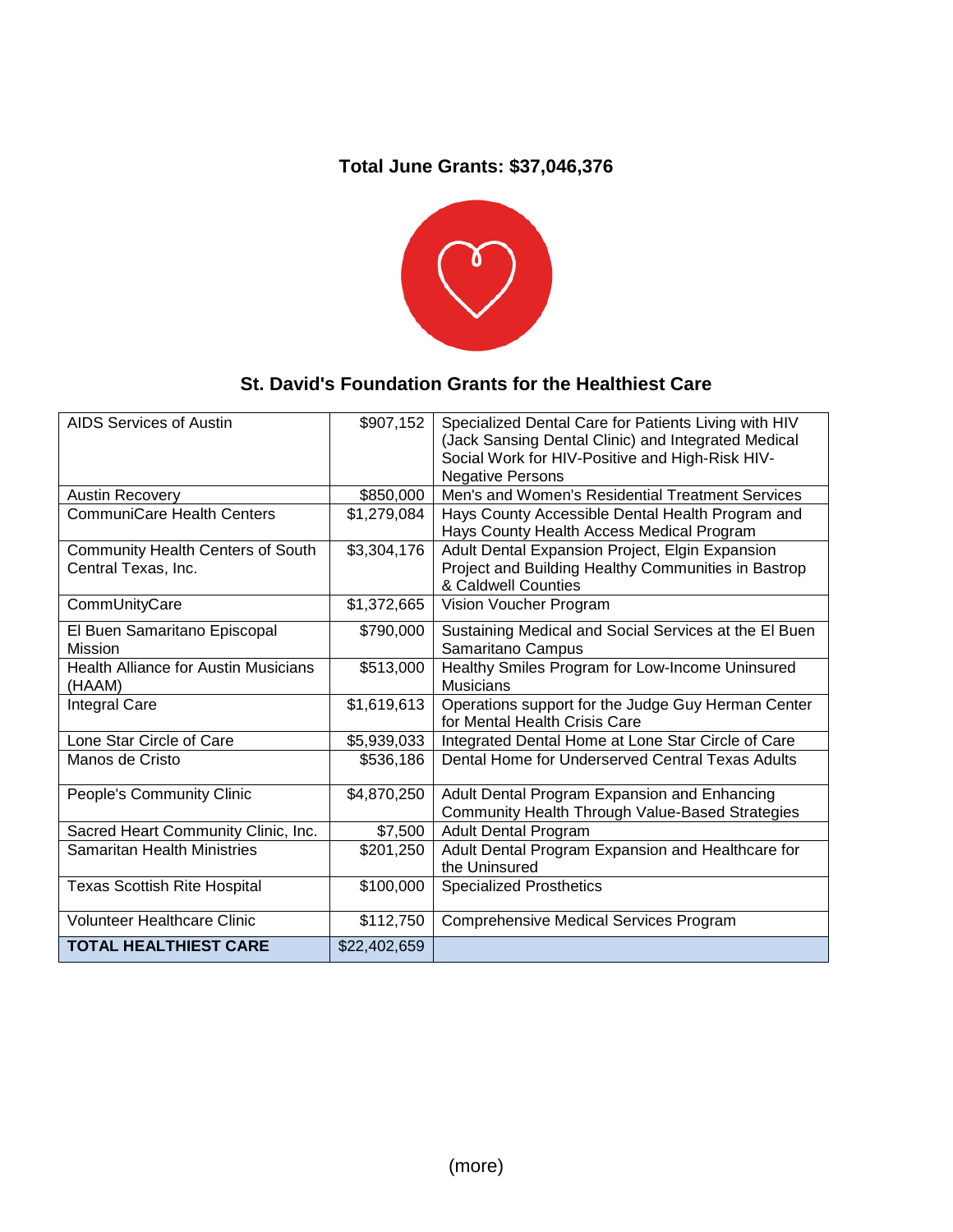

# **St. David's Foundation Grants for the Healthiest People**

| Austin Clubhouse, Inc.               | \$189,600   | <b>Transportation Expansion Grant and Housing Support</b><br><b>Services</b> |
|--------------------------------------|-------------|------------------------------------------------------------------------------|
| <b>Brighter Bites</b>                | \$150,000   | Brighter Bites Program Expansion in Austin                                   |
| Central Texas Food Bank              | \$47,465    | Produce Access Initiatives Focused on Low Income<br>Households               |
| <b>Combined Community Action</b>     | \$80,000    | Aging in Place Services                                                      |
| <b>Ending Community Homelessness</b> | \$800,000   | Permanent Supportive Housing Pay for Success                                 |
| Coalition, Inc. (ECHO)               |             | Initiative                                                                   |
| Family Independence Initiative       | \$600,000   | Family Independence Initiative Program Expansion in<br>Austin                |
| <b>Foundation Communities</b>        | \$2,170,100 | Health Infrastructure at Waterloo Terrace Complex<br>and Wraparound Services |
| Sustainable Food Center              | \$250,000   | Building Capacity for Change in the Food System                              |
| <b>YMCA of Austin</b>                | \$200,000   | YMCA Camp Moody Capital Grant                                                |
| <b>TOTAL HEALTHIEST PEOPLE</b>       | \$4,487,165 |                                                                              |



### **St. David's Foundation Grants for the Healthiest Places**

| Any Baby Can of Austin, Inc.             | \$102,000   | Children's Hearing Aid Texas (CHAT) Program                                                                                |
|------------------------------------------|-------------|----------------------------------------------------------------------------------------------------------------------------|
| Center for Child Protection              | \$526,502   | Building the Foundation for Using the Neurosequential<br>Model of Therapeutics (NMT) Practice to Treat<br>Childhood Trauma |
| <b>Communities In Schools of Central</b> | \$2,205,600 | CIS Integrated Student Supports at 72 Campuses on                                                                          |
| Texas                                    |             | <b>Central Texas</b>                                                                                                       |
| Council On At-Risk Youth                 | \$150,000   | PeaceRox Violence Prevention Program                                                                                       |
| <b>Family Crisis Center</b>              | \$128,875   | Comprehensive Counseling and Intervention Services<br>for Youth Clients                                                    |